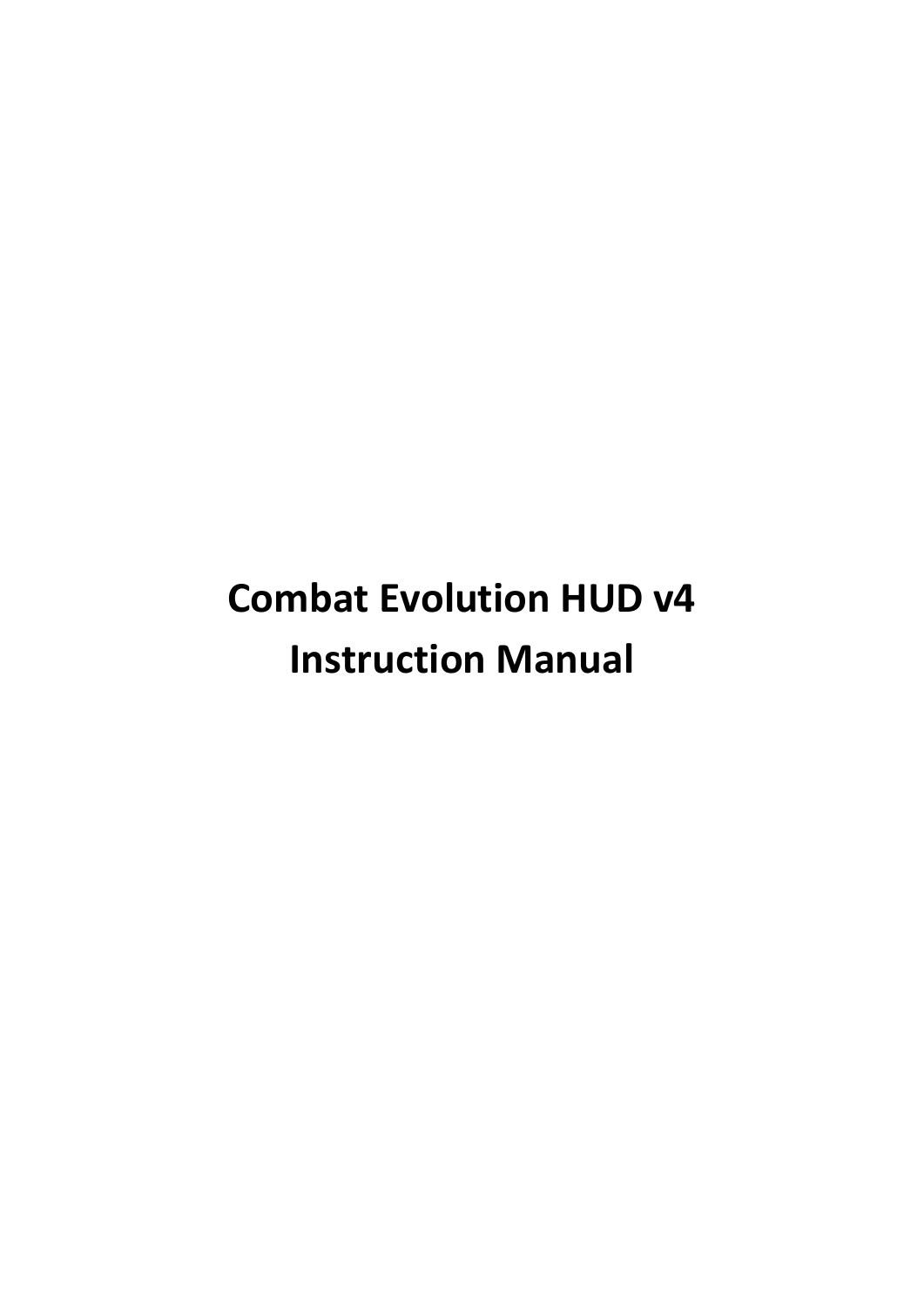#### **INTRODUCTION**

Welcome to the new version 4 Combat Evolution HUD. This is a complete overhaul of the original HUD and game system. I've stripped out a lot of unnecessary code to increase the HUD performance considerably over prior versions, fixed some long time bugs and limitations, re-mastered and recreated many animations and redesigned the HUD layout. In this document I hope to explain in detail all the features of the HUD as well as cover some of the game play aspects.

# **BEGINNERS QUICK START**

- 1. Attach your HUD ( and any respective Weapon )
- 2. Click the big orange button on your HUD to activate it.
- 3. Face your opponent and click a button on the HUD to deliver an attack.

NOTE: You can only deliver an attack to an opponent when your are facing them. Blocks also only defend from an opponent that is in front of you.

#### **V4 Combat Evolution HUD Layout**

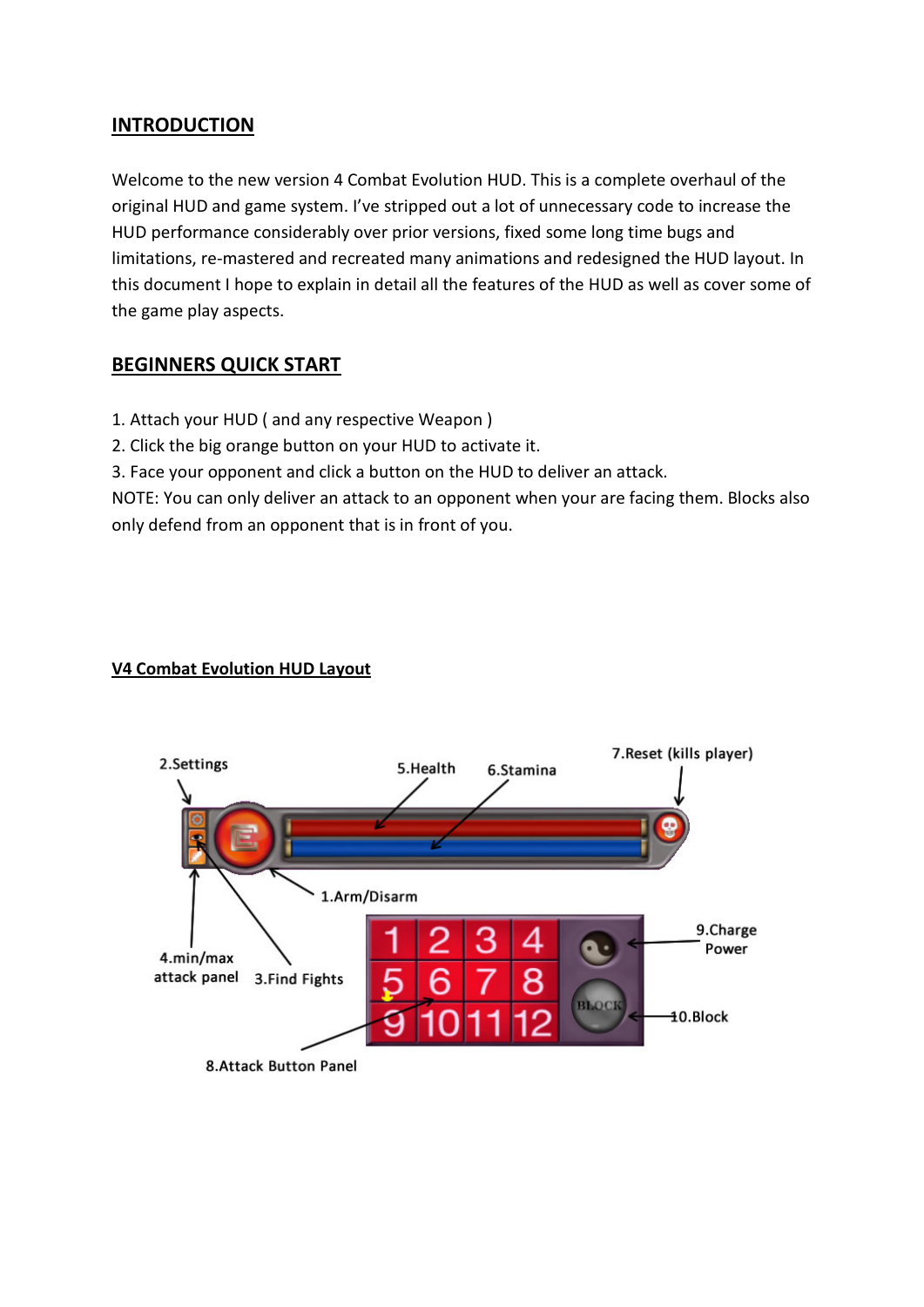1. Arm/Disarm – Click this button to activate/deactivate the HUD. If you have a weapon attached this will draw/holster the weapon.

2. Settings menu displays all the huds options (see further down in this document)

3.Find Fights – Click this button to display the find fights menu. This currently has two options. Firstly a link to the forums where you can ask people for fights or see who is looking for fights and find active Combat Evolution Locations etc. Secondly it contains an option to scan around you for other people wearing a compatible HUD, and then send them an invite to fight in the form of a drop down menu request.

4.Minimize/Maximize the attack panel. You can adjust the position of the attack panel relative to the main interface via the settings menu option 'AP-Offset'

5.Health bar – Depletes when you take a hit and slowly regenerates when stamina is full.

6.Stamina – Depletes when you make various attacks. It regenerates much more quickly than the health bar. Health only regenerates when stamina is full.

7.Reset – This will reset your health. Note however it will kill your player. This is to prevent combatants resetting in the middle of a match. It is registered as a self kill.

8.Attack panel – this is the main attack panel. Click the numbers to perform an attack. For more information on hit points etc read further down.

9. Charge Power – Click this button to charge for a power attack. It takes about 5 seconds to fully charge during which time your avatar cannot fight. A charged power attack lasts a short time but allows an attack with increased power. A power attack can also be charged by blocking an incoming attack however it only lasts 4 seconds, so you need to counter attack quickly.

10. Block – This will block incoming attacks. When an attack is received while blocking the block is immediately dropped. You will need to hit block again to continue blocking. You will also have a power attack charged for 4 seconds though so if you are quick you can use this opportunity to counter attack.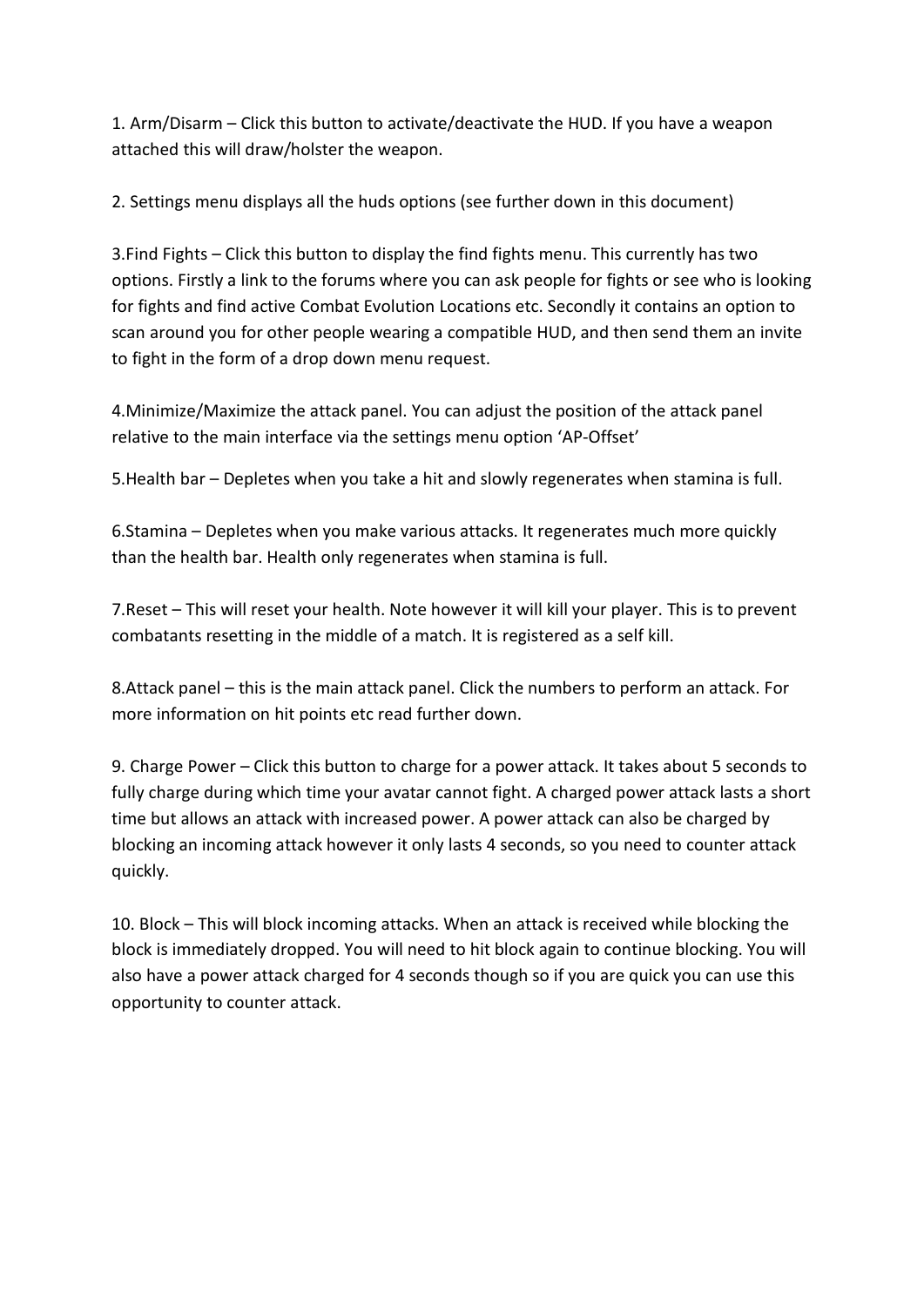# **DIFFERENT ATTACK METHODS (keyboard / HUD)**

When your HUD is active there are two ways you can control attacks. 1. by using the keyboard and 2. By using the attack panel. Please note that the keyboard control method while quicker and somewhat easier to use causes less damage. It is also not possible to perform combination moves using just the keyboard alone.

#### **Keyboard Control**

To attack hold down the left mouse key and tap the arrow keys. Each arrow has 3 moves on the HUD bound to it which trigger in a random fashion. To block an incoming attack use the page down key on your keyboard.

#### **HUD Attack Panel**

The recommended control method is to use the attack panel. Each number on the panel represents a different attack. When you click on one of them a small arrow will hover above where you clicked as an indicator. The attack panel also has a large block button and a charge button that when clicked builds power up for a power attack.

#### **TIP: Always Face Opponent**

When you walk backwards in SL your avatar is in fact still facing forward even though it may look like it is facing backwards on the viewer. By using the Firestorm viewer you can stop the avatar turning around.

To do this uncheck the following checkbox in firestorms preferences...

#### **Avatar > Preferences > Move & View > Firestorm Tab > Turn Avatar around when walking backwards**

When this is activated you can also quickly disable it via the HUD Setting menu's movement submenu.

#### **Fix Avatar In Place**

You may find on some occasions if you are fighting monsters or using the HUD with another compatible combat system that you want to make the avatar fix in place when attacking rather than slide around. You can turn this feature on/off via Settings > Movement > enableSA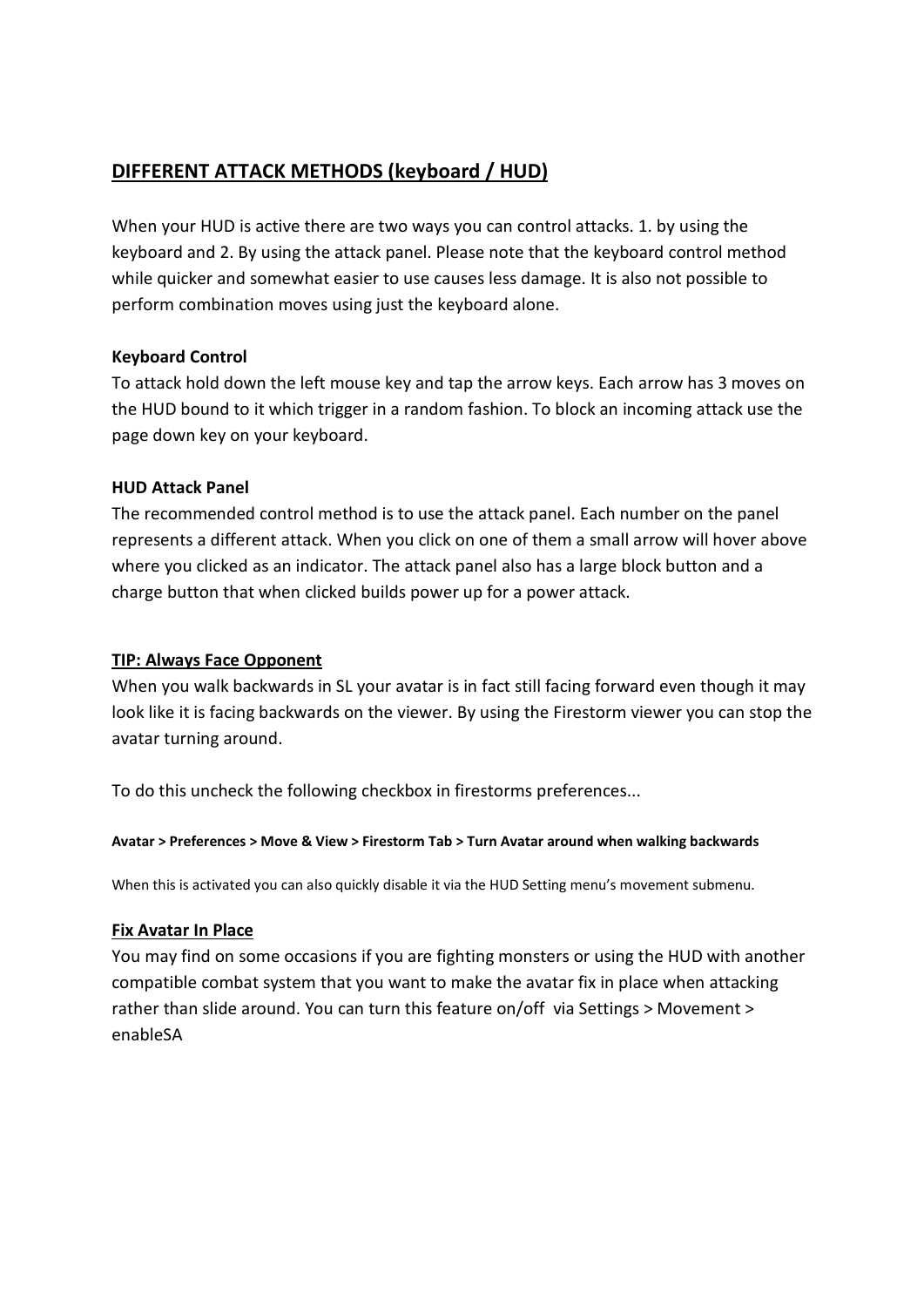# **CHARGE, BLOCKING & COUNTER ATTACKS**

When you click the yin/yang button on the attack panel your avatar will go into a charge attack pose. It takes about 5 seconds for an attack to charge during which time your HUD is not able to block or make any attacks. Once charged you have a limited window of about 10 seconds to perform a powerful attack with about 12 hit points. When you charge your stamina depletes by 25 points.

As well as manually charge an attack you can quickly charge by blocking an incoming attack. Charging this way gives you a very short window of 4 seconds to perform your counter attack. Please note that when you take a hit while blocking it will cause your block to drop. If you do not want to counter attack you will need to quickly block again.

## **ABOUT STAMINA**

In prior versions of Combat Evolution stamina did not play a huge role. Most of the original intended functionality I had stripped out to try and reduce lag. The new HUD though is streamlined and very low lag. As a result I have been able to reintroduce this component of the game as was originally intended. Stamina will now be depleted when you perform certain attacks (see below). Health regenerates only when stamina is full. Stamina regenerates more quickly than health.



So in summery columns 1 and 2 will not loose stamina however they have lower hit points. So if health is low you are best to use these so your stamina and health can regenerate. To do more damage use columns 3 and 4.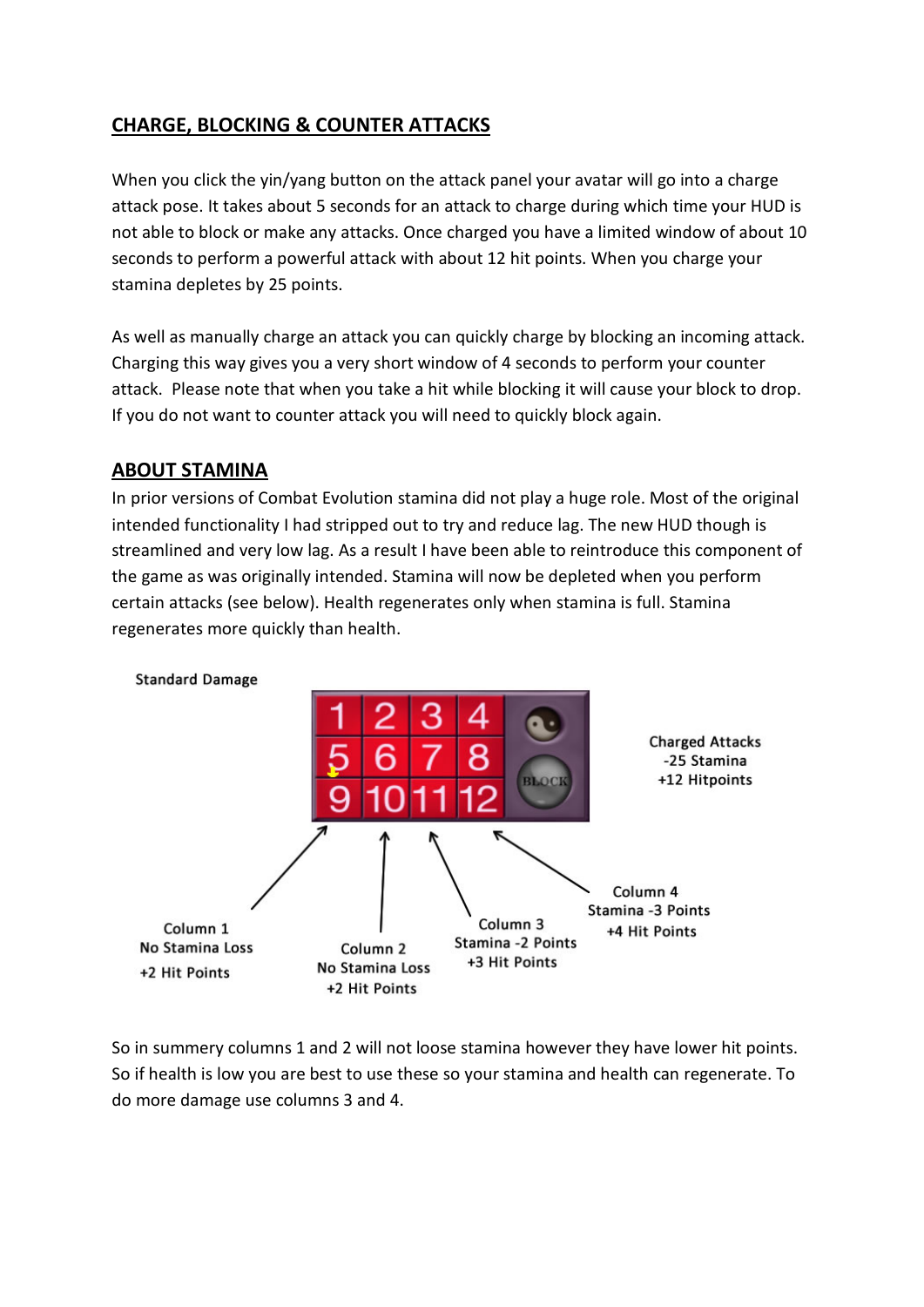# **BONUS HIT POINTS**

The previously mentioned point allocation is the HUDs base point allocation. You can get additional hit points in your attacks in the following ways.

**Use a different button on each attack** – You will be awarded an additional hit point in your attacks if you use a different button each time. Spamming just one button will only give you that buttons base point.

**Do not use the same button more than 4 times** – If you hit a single button more than 4 times it will only give you 50% damage. You are encouraged to move around the HUD to avoid losing points.

**Charge Power Attacks** – Click on the yin/yang symbol on the hud to charge a power attack. Note for about 5 seconds your avatar will not be able to block or attack. Then the next attack within the short window of opportunity will deliver 12 hitpoints with a 25pt stamina loss.

**Block and counter attack** – You can also quickly charge by blocking an incoming attack. Charging this way gives you only a 4 second window to deliver a counter attack.

**Combo Moves** – The HUDs have some built in combination moves you can deliver. These are pretty hard to do in the middle of a fast fight, but they do award extra points if you are able to perform them. You can find a list of all these moves on the following page.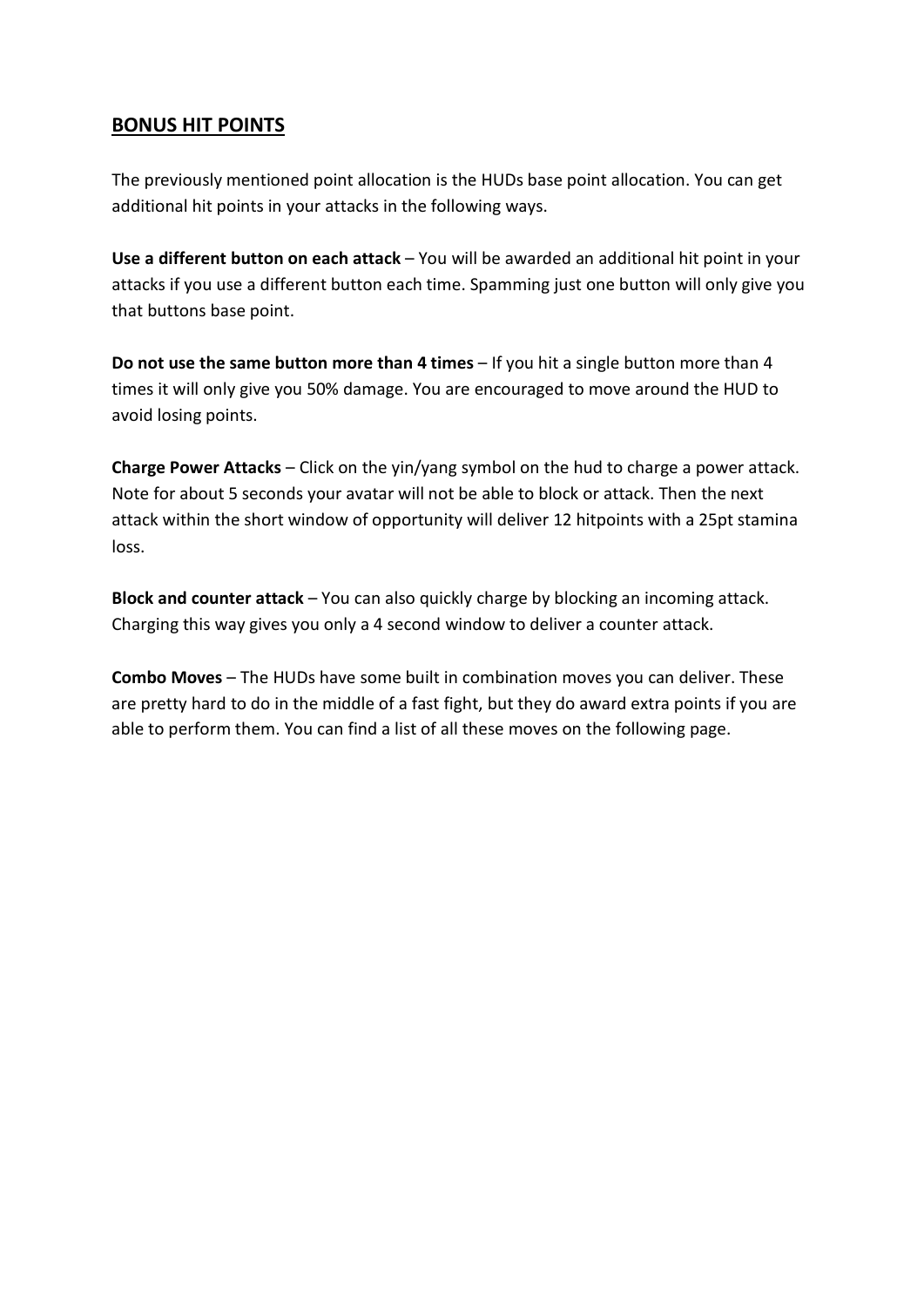#### **HUD COMBINATION MOVES SHEET**

**SEQUENCE... Button 11, Button 2, Button 4** +2 Hp added to final attack (stamina -5)

**SEQUENCE... Button 1, Button 7, Button 10** +2 Hp added to final attack (stamina -5)

**SEQUENCE... Button 4, Button 1, Button 9, Button 12** +3 Hp added to final attack (stamina -5)

**SEQUENCE... Button 8, Button 6, Button 3, Button 11** +3 Hp added to final attack (stamina -5)

**SEQUENCE... Button 8, Button 7, Button 5, Button 2, Button 12** +4 Hp added to final attack (stamina -5)

**SEQUENCE... Button 11, Button 5, Button 3, Button 8, Button 1** +4 Hp added to final attack (stamina -5)

**SEQUENCE... Button 12, Block, Button 1, Block, Button 10** +5 Hp added to final attack (stamina -5)

#### **STANDARD POINTS**

Column 1 – 2 Points Column 2 – 2 Points Column 3 – 3 Hit Points ( -2 Stamina Points) Column 4 – 4 Hit Points ( -3 Stamina Points)

**1+ BONUS POINT FOR USING A DIFFERENT BUTTON FROM LAST ATTACK**

**50% DAMAGE IF YOU USE THE SAME BUTTON 4 TIMES IN A ROW**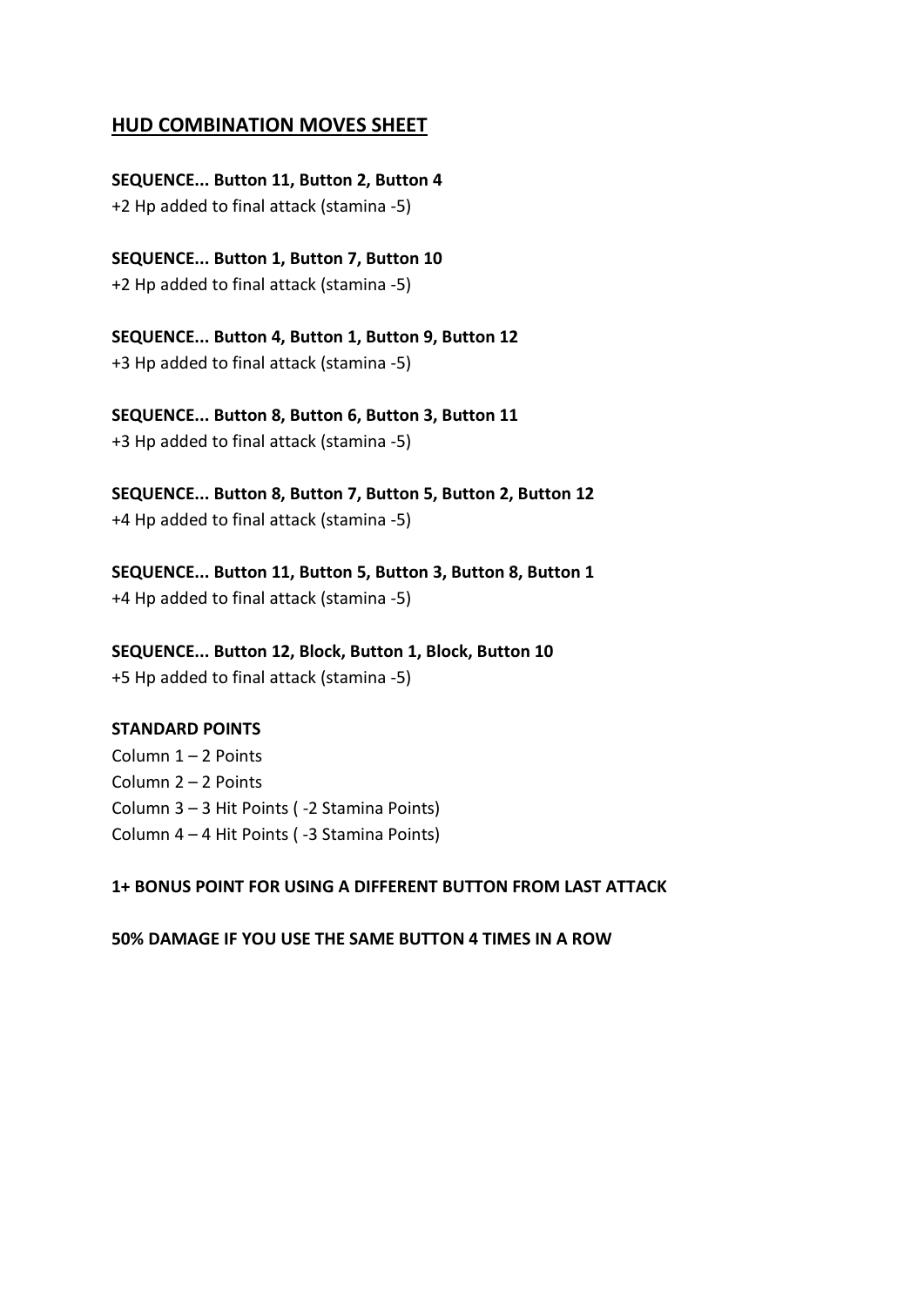# **The Settings Menu**

|                                                                                                                                                                                                                                                                                                                                                                                                                                                    |             | $\pm$ $ \times$ |
|----------------------------------------------------------------------------------------------------------------------------------------------------------------------------------------------------------------------------------------------------------------------------------------------------------------------------------------------------------------------------------------------------------------------------------------------------|-------------|-----------------|
| Abramelin Wolfe's 'C.E. Street Brawler HUD v4.1'                                                                                                                                                                                                                                                                                                                                                                                                   |             |                 |
| Select an option<br>1. VisualMeter - Get visual(external) meter you can<br>wear<br>1.CE Meter Off - Turn CE Meter Off<br>2.AP-Offset - Adjust attack panel offset<br>3.Help Menu - Display Help Menu<br>4.InvitesOn - Turn Fight Invites On<br>5.SL Dmg/Push - SL Damage / Push Options<br>6. Reset HUD - Reset HUD loading any changes<br>7. Movement - Avatar Movement Options<br>8.WeaponCfg - Weapon Options<br>9.SoundFX - Configure Sound FX |             |                 |
| VisualMeter                                                                                                                                                                                                                                                                                                                                                                                                                                        |             |                 |
| CE Meter Off                                                                                                                                                                                                                                                                                                                                                                                                                                       | AP-Offset   | Help Menu       |
| InvitesOn                                                                                                                                                                                                                                                                                                                                                                                                                                          | SL Dmg/Push | Reset HUD       |
| Movement                                                                                                                                                                                                                                                                                                                                                                                                                                           | WeaponCfg   | SoundFX         |
| Block<br>Ignore                                                                                                                                                                                                                                                                                                                                                                                                                                    |             |                 |

Visual Meter – Will send you one of 3 styles of visual meter you can wear to display publically your health and stamina.

CE Meter Off – Turn the CE meter off if you wish to use the HUD without receiving any damage. This is useful if you want to use the HUD with another compatible combat system. Other systems that should work with it if they rely on mouse click / keystroke attacks.

AP-Offset – This menu allows you to adjust the position of the attack panel

Help Menu – Various help options and links are available from this menu

InvitesOn/InvitesOff – If you do not want to receive invites from other people via the HUD turn this option on/off.

SL Dmg/Push – The HUD does have some options that allow you to do SL Damage or Push avatars in push enabled areas. This menu option allows you to adjust these settings.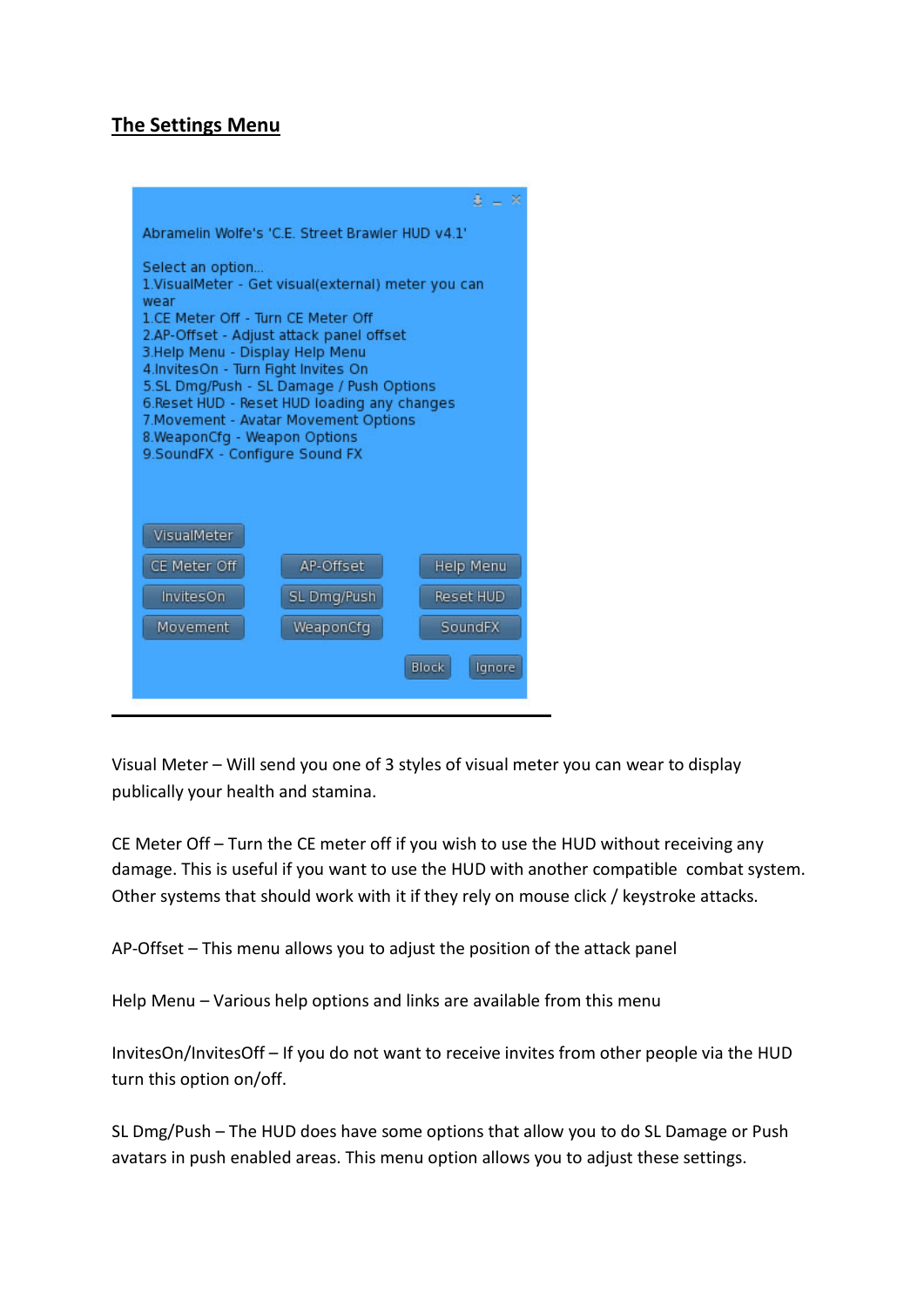Reset HUD – Reset the HUD if you have loaded any new animations etc.

Movement – This menu has two options. First, enableSA which allows you to toggle the stop attack motion. (ie. When enabled your avatar will not move when they make an attack using the keyboard control method, when disabled they will still move around on the ground). Secondly this menu has an option to toggle the avatar always facing forward. (This feature will only work properly if you are using firestorm with the preferences option checked.)

#### **Firestorm Viewer Always Face Forward Setting Avatar > Preferences > Move & View > Firestorm Tab > Turn Avatar around when walking backwards**

WeaponCfg – This will display the options for any specific weapon or attachment. Usually this will have options to adjust motion trails colour or weapons textures.

SoundFX – This option allows you to toggle/select between the various built in weapons or voice sound FX

## **ADVANCED USERS SETUP**

As well as being a combat hud, This system is designed to allow customisation of animations and sounds in much the same way as an AO.

There are several settings notecards inside the HUD

AOSettings – Contains the list of standard AO animations (note in v4, not all these slots are used)

MA Health Pack Config – Contains the list of heath animations.

MA HUD Config Card – Contains all the attack and block animations

Sound Config – Contains all the sound files.

#### **To add your own sounds or animations**

1. Drop the HUD on the floor in front of your avatar, drag the animations or sound bites from your inventory into the HUD.

2. Then add the name of the animation or sound to the respective settings notecard.

3. Once this is done take the HUD back into your inventory, attach it and Click Reset HUD from the settings menu.